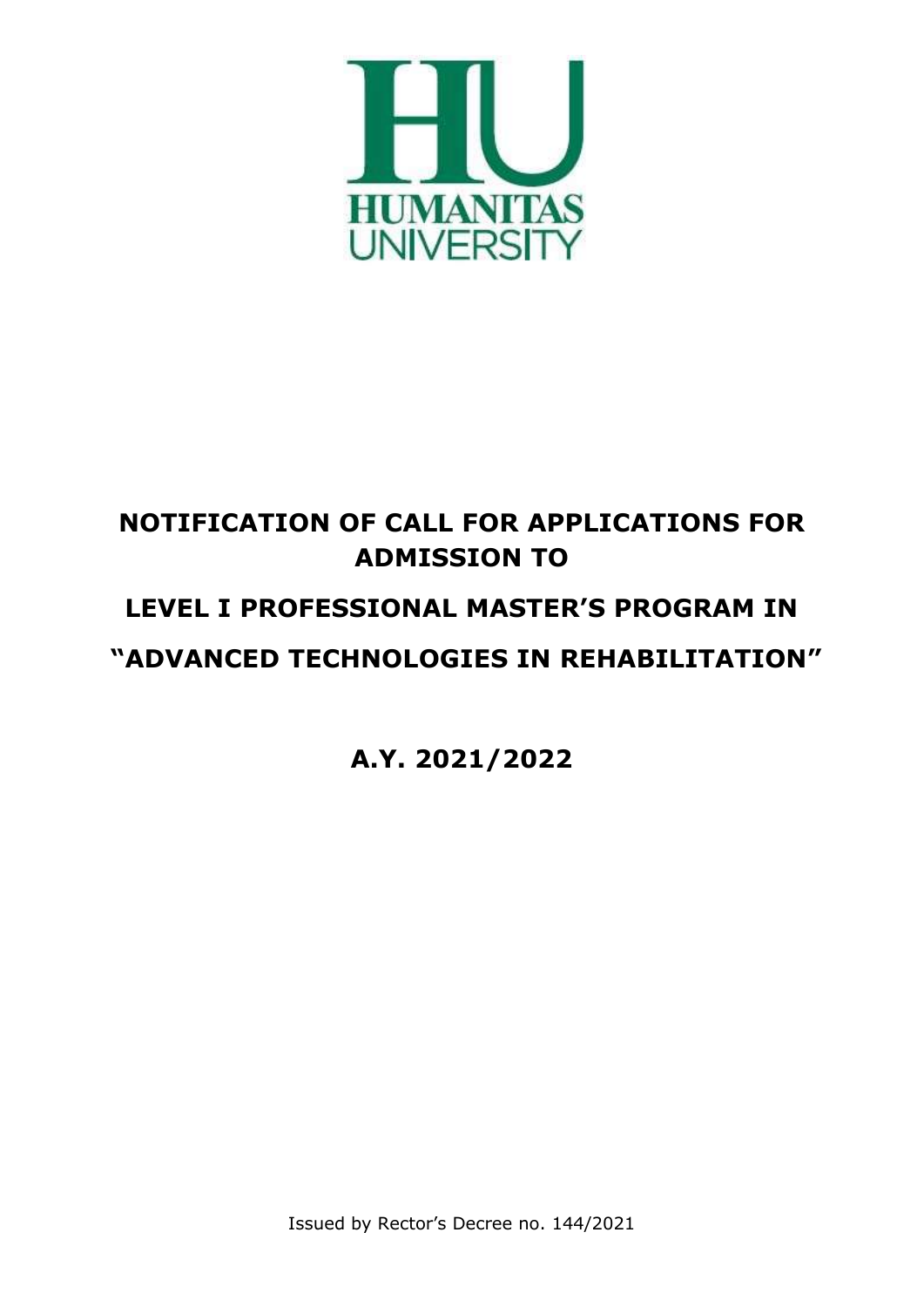

#### **Art. 1 – Level I Professional Master's program: objectives**

The Master's program provides participants with theory, rationale, scientific evidence, and applications of technologies used in motor rehabilitation. It is suitable for physiotherapists, occupational therapists and bioengineers who are interested in gaining more knowledge in the use of technologies in rehabilitation as tools for instrumental analysis of motor function and for supporting rehabilitation planning.

This one-year professional Master's program is taught in English and is directed by Professor Maria Chiara Carrozza (Full Professor at Sant'Anna School of Advanced Studies and Scientific Director of the IRCCS Don Gnocchi Foundation) and Professor Roberto Gatti (Associate Professor at Humanitas University). The academic staff of the Master's program is composed of international experts in the application of Advanced Technologies in Rehabilitation.

The number of places offered is 30; a minimum of 20 participants is required to activate the Master's program. Humanitas University reserves the right to verify whether conditions exist for expanding or restricting the aforementioned number of participants.

The teaching activities are organised over 6 weeks from January 2022 to October 2022; the Master's programme also includes 4 weeks of internship in one of the partners' laboratories from May 2022 to December 2022. Other structures meeting the requirements could also be considered for the internship period.

Attendance is mandatory. A certificate of attendance equal to or greater than 75% and passing the final examination entitles the student to be awarded 60 ECTS (University Educational Credits).

## **Art. 2 – General admission criteria**

Applicants must hold a 1<sup>st</sup> or 2<sup>nd</sup> Cycle Degree in Physiotherapy, Occupational Therapy or Bioengineering. Applicants who obtain their degree after the application deadline can still apply and, in case of admission, they will be able to enrol on the Master's program under condition.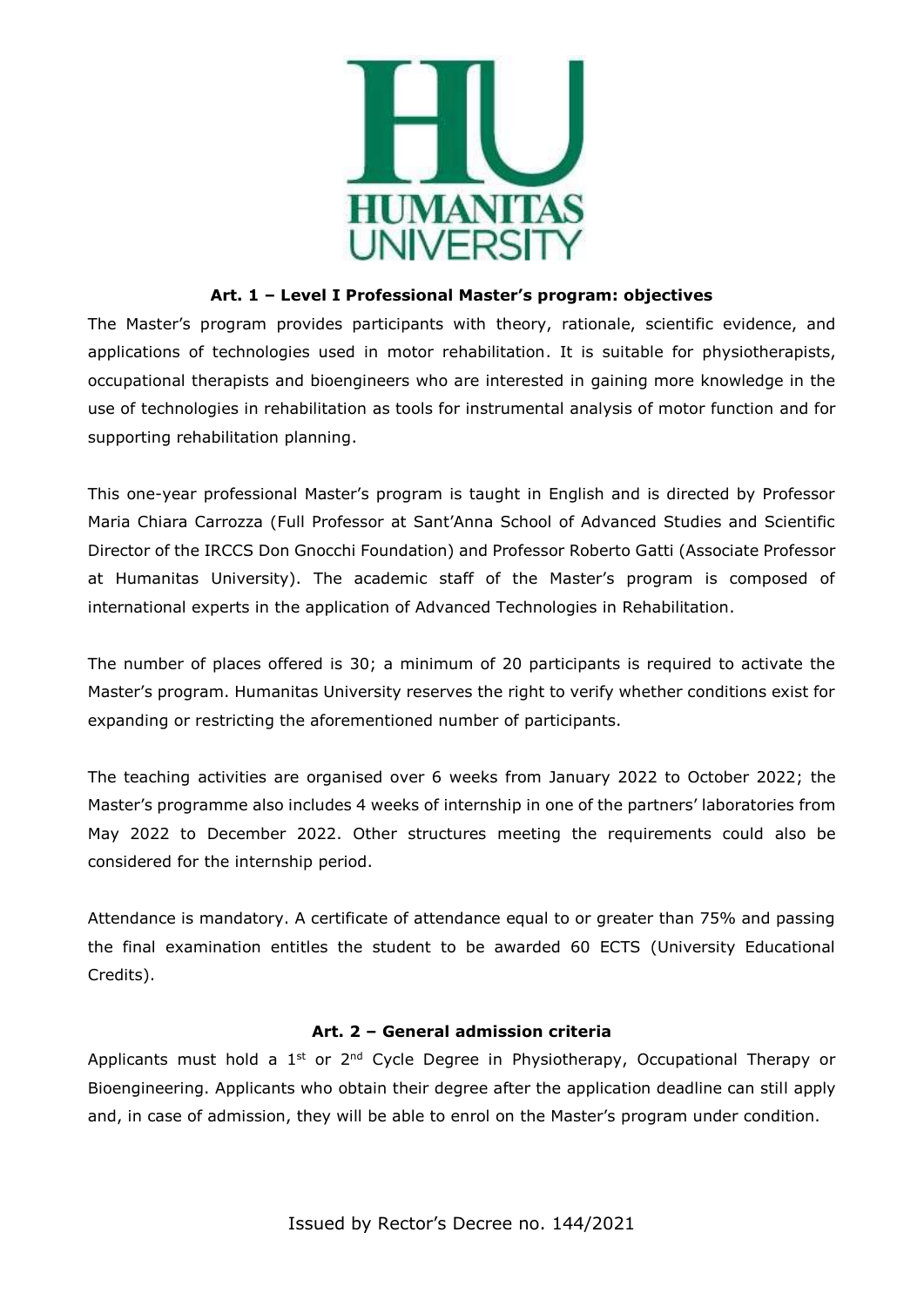

## **Art. 3 – Selection procedure**

A ranking list will be drawn up after a public selection procedure based on the candidates' qualifications and a written examination, which will be assessed according to specific criteria defined by an appointed Evaluation Commission. The written exam will consist of 30 questions on the contents of five scientific articles on technologies and rehabilitation. Humanitas University will make the five scientific articles on technologies and rehabilitation available by 15<sup>th</sup> September 2020. In the event of candidates ranking equally for the last available place, the youngest candidate will be admitted.

If one or more candidates withdraw from the procedure, the places available will be offered to the candidates in the successive ranking positions until all of the places are filled.

## **Art. 4 – Application for admission to the selection procedure**

The application for admission to the selection procedure must be submitted **no later than November 15th** , **2021 at 13.00 CEST**, following the online procedure described below:

1. Register at the Humanitas University website at <https://humanitas.esse3.cineca.it/> (after registration, candidates will receive a username and password to access reserved areas of the site);

- 2. Enter the reserved area of the site using the username and password and complete the application by attaching the documentation listed below in .pdf format (each file should not exceed 2 MB):
	- a) Application for admission (Annex A) completed, dated and signed
	- b) Short Curriculum vitae and studiorum
	- c) Copy of a valid identification document

Pursuant to the Decree of the President of the Republic n. 445/2000, the declarations made in the application for admission may substitute certifications.

You may change the details entered only prior to application submission.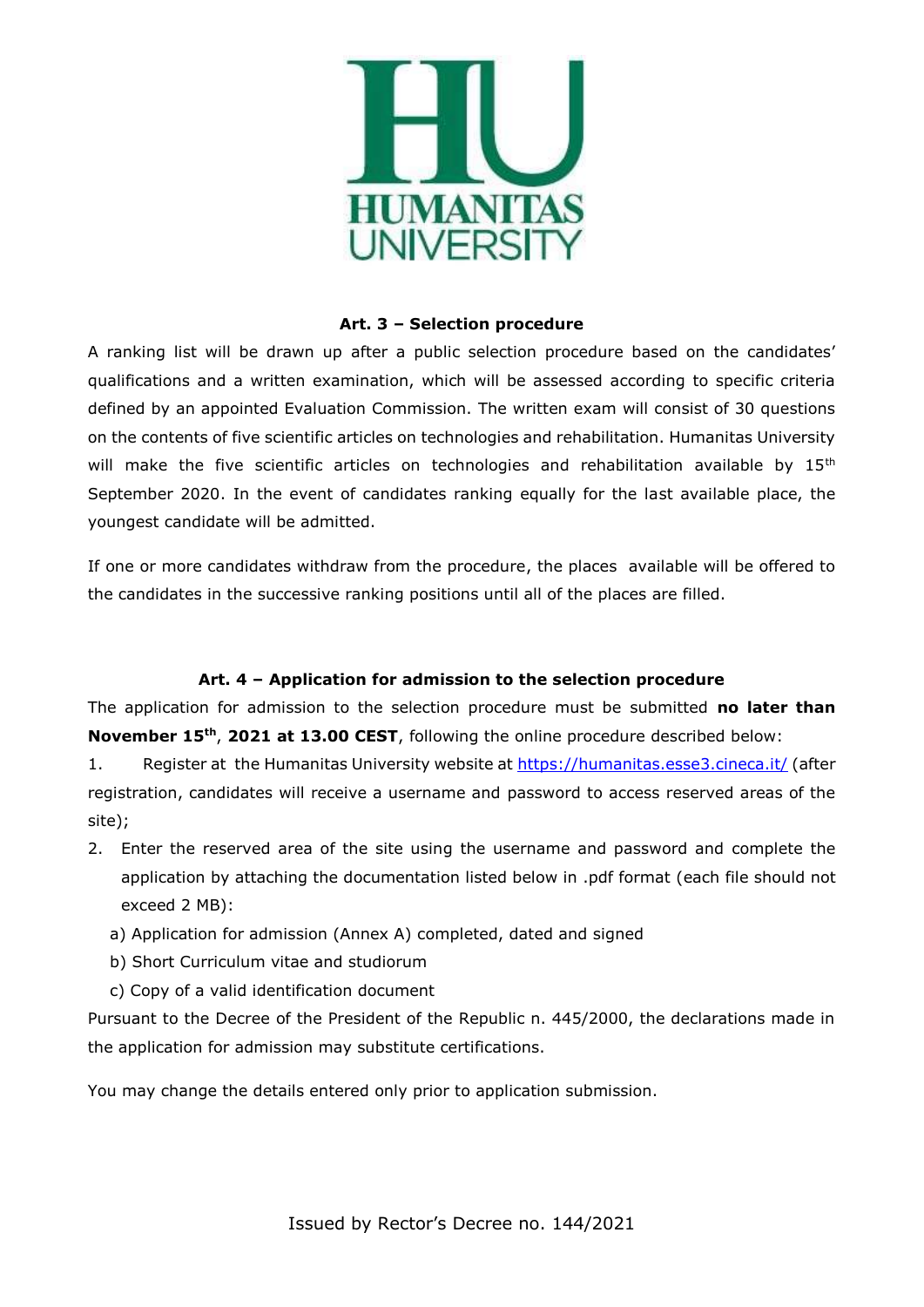

#### **Art. 5 – Ranking order**

Eligible candidates are admitted to the Master's program according to the ranking order up to the number of available places.

The ranking list will be published on the University website at [https://www.hunimed.eu/course/master-in-advanced-technologies-in-rehabilitation/.](https://www.hunimed.eu/course/master-in-advanced-technologies-in-rehabilitation/)

The publication is valid to all purposes as official notification of admission to the winning candidates.

Candidates admitted to the Master's program will no longer be eligible if they do not complete the enrolment procedure within the time set for enrolment. In this case, the successive candidate will take their place according to the ranking order.

In case one or more candidates withdraw from the enrolment procedure, the places available will be offered to the candidates in the successive ranking positions until all the places are filled.

## **Art. 6 - Enrolment**

Candidates admitted to the Master's program will no longer be eligible if they do not complete the enrolment procedure at the following link<https://humanitas.esse3.cineca.it/Home.do> within the indicate deadline on the course website.

Candidates who obtain their degree after November 15<sup>th</sup> but in the current calendar year and are admitted to the Master's program, can enrol under condition. Those candidates will have to provide proof of their academic qualification by the beginning of teaching activities, under penalty of exclusion from the course.

The enrolment fee is  $\epsilon$ 3,500.00 (three thousand five hundred Euro), which can be paid in two instalments:

- $\leftarrow \epsilon$  2,000.00 on enrolment;
- $\div$  € 1,500 by the 31st May of May 2022

In case a participant withdraws from the course before 25% of the training has been completed, the student at the top of the list of excluded candidates will be admitted.

Withdrawal from the course does not entitle participants to a refund of the fees paid.